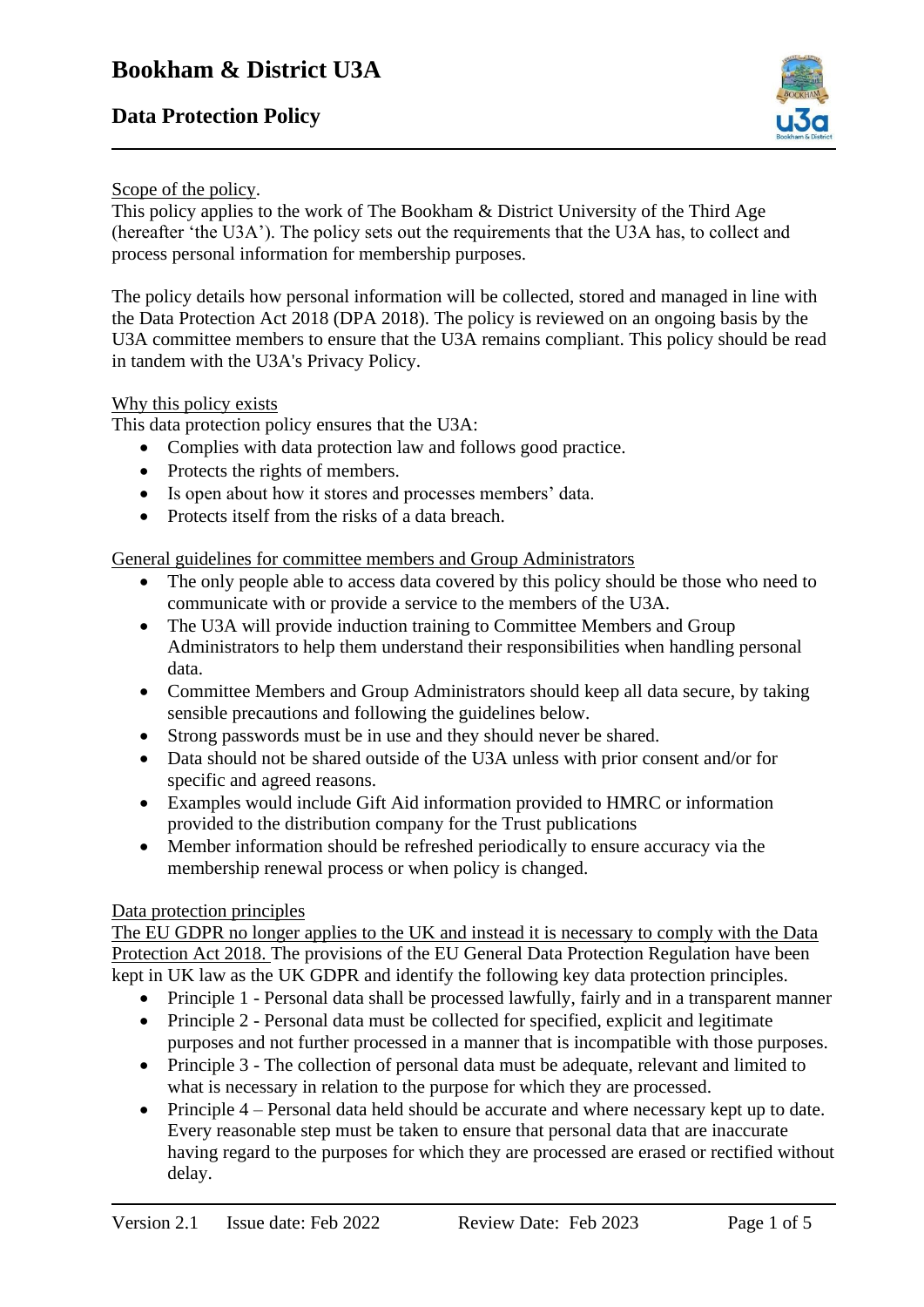# **Data Protection Policy**



- Principle 5 Personal data must be kept in a form which permits identification of data subjects for no longer than is necessary for the purposes for which the personal data are processed; personal data may be stored for longer periods in so far as the personal data will be processed solely for archiving purposes in the public interest, scientific or historical research purposes or statistical purposes subject to the implementation of the appropriate technical and organisational measures required by the GDPR in order to safeguard the rights and freedoms of individuals.
- Principle 6 Personal data must be processed in a manner that ensures appropriate security of the personal data, including protection against unauthorised or unlawful processing and against accidental loss, destruction or damage, using appropriate technical or organisational measures.

### Lawful, fair and transparent data processing

The U3A requests personal information from potential members and members for membership applications and for sending communications regarding members' involvement with the U3A.

Members will be informed as to why the information is being requested and what the information will be used for. The lawful basis for obtaining member information is due to the legitimate interest relationship that the U3A has with individual members. In addition, members will be asked to provide consent for specific processing purposes such as the taking of photographs. The U3A members will be informed as to who they need to contact should they wish for their data not to be used for specific purposes for which they have provided consent. Where these requests are received, they will be acted upon promptly and the member will be informed as to when the action has been taken.

## Processed for Specified, Explicit and Legitimate Purposes

Members will be informed as to how their information will be used and the U3A Committee will seek to ensure that member information is not used inappropriately. Appropriate use of information provided by members will include:

- Communicating with members about the U3A's events and activities
- Group Administrators communicating with their group members about specific group activities.
- Member information will be provided to the distribution company that sends out the Trust publication – Third Age Matters. Members will be informed and have a choice as to whether or not they wish to receive the publication.
- Sending members information about Third Age Trust events and activities.
- Communicating with members about their membership and/or renewal of their membership.
- Communicating with members about specific issues that may have arisen during their membership.

The U3A will ensure that Group Administrators are made aware of what would be considered appropriate and inappropriate communication. Inappropriate communication would include sending U3A members marketing and/or promotional materials from external service providers.

The U3A will ensure that members' information is managed in such a way as to not infringe an individual members' rights which include: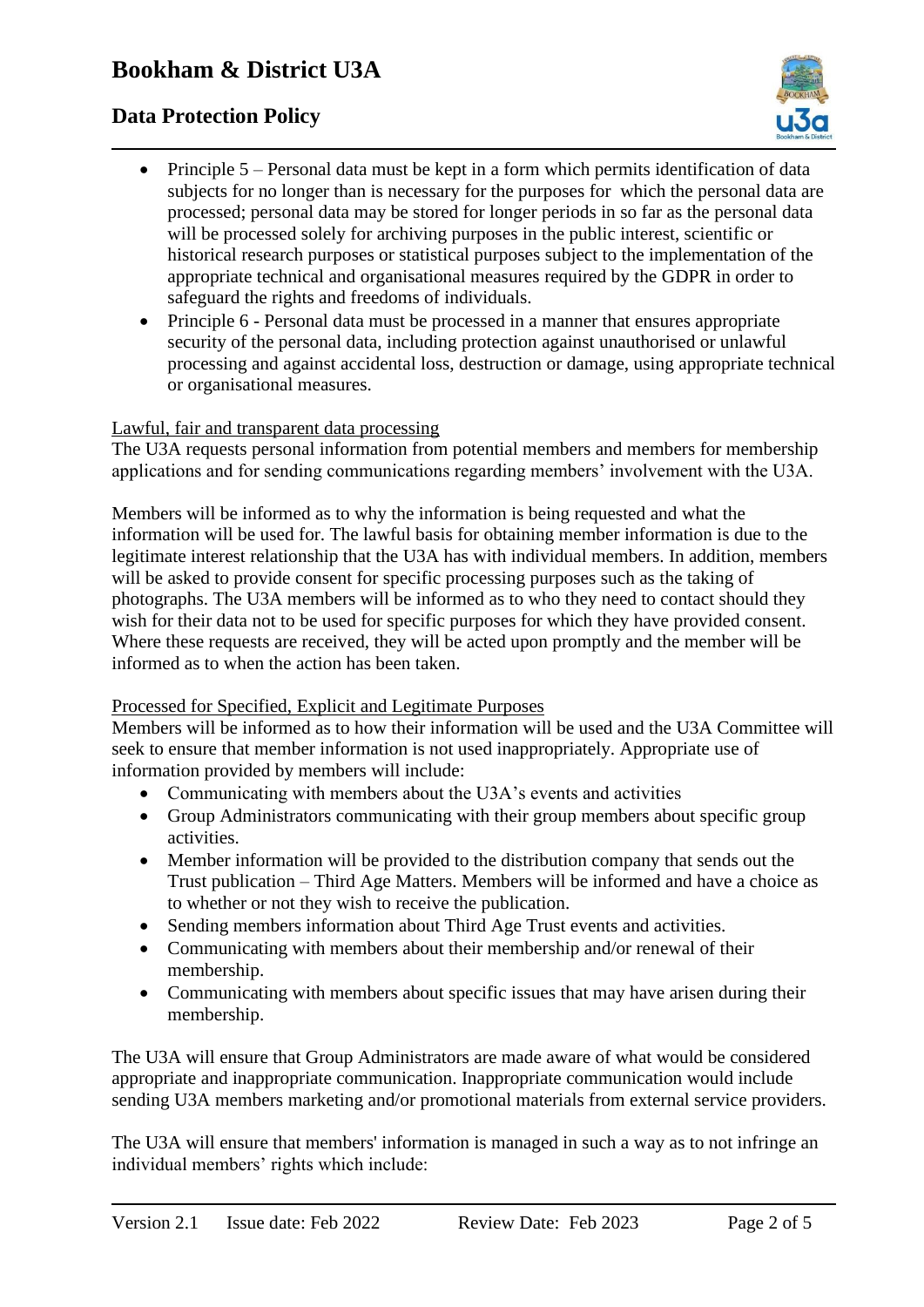## **Data Protection Policy**



- The right to be informed.
- The right of access.
- The right to rectification.
- The right to erasure.
- The right to restrict processing.
- The right to data portability.
- The right to object.

### Adequate, Relevant and Limited Data Processing

Members of the U3A will only be asked to provide information that is relevant for membership purposes. This will include:

- Name.
- Postal address.
- Email address.
- Telephone numbers.
- Gift Aid entitlement.

The member can also add Emergency Contact(s) on their profile on the website or may be asked to provide it by Group Administrators or Event organisers in case of ill health whilst at a U3A event. It is assumed that members have notified these contacts that their details will be used for this purpose.

Where additional information may be required, such as health-related information, this will be obtained with the consent of the member who will be informed as to why this information is required and the purpose that it will be used for.

#### Photographs

Photographs are classified as personal data. Where group photographs are being taken members will be asked to step out of shot if they do not wish to be in the photograph. Otherwise, consent will be obtained from members for photographs to be taken and members will be informed as to where photographs will be displayed. Should a member wish at any time to remove their consent and to have their photograph removed then they should contact a member of the Committee to advise that they no longer wish their photograph to be displayed.

#### Accuracy of Data and Keeping Data up to Date

The U3A has a responsibility to ensure members' information is kept up to date. Members will be required to let the Membership Secretary know if any of their personal information changes. In addition, on an annual basis the membership renewal process will provide an opportunity for members to inform the U3A as to any changes in their personal information.

#### Accountability and Governance

The U3A Committee are responsible for ensuring that the U3A remains compliant with data protection requirements and can produce evidence that it has. Where consent is required for specific purposes then evidence of this consent, either electronic or paper will be obtained and retained securely. The U3A Committee will ensure that new members joining the Committee receive an induction into the requirements of UK GDPR and the implications for their role.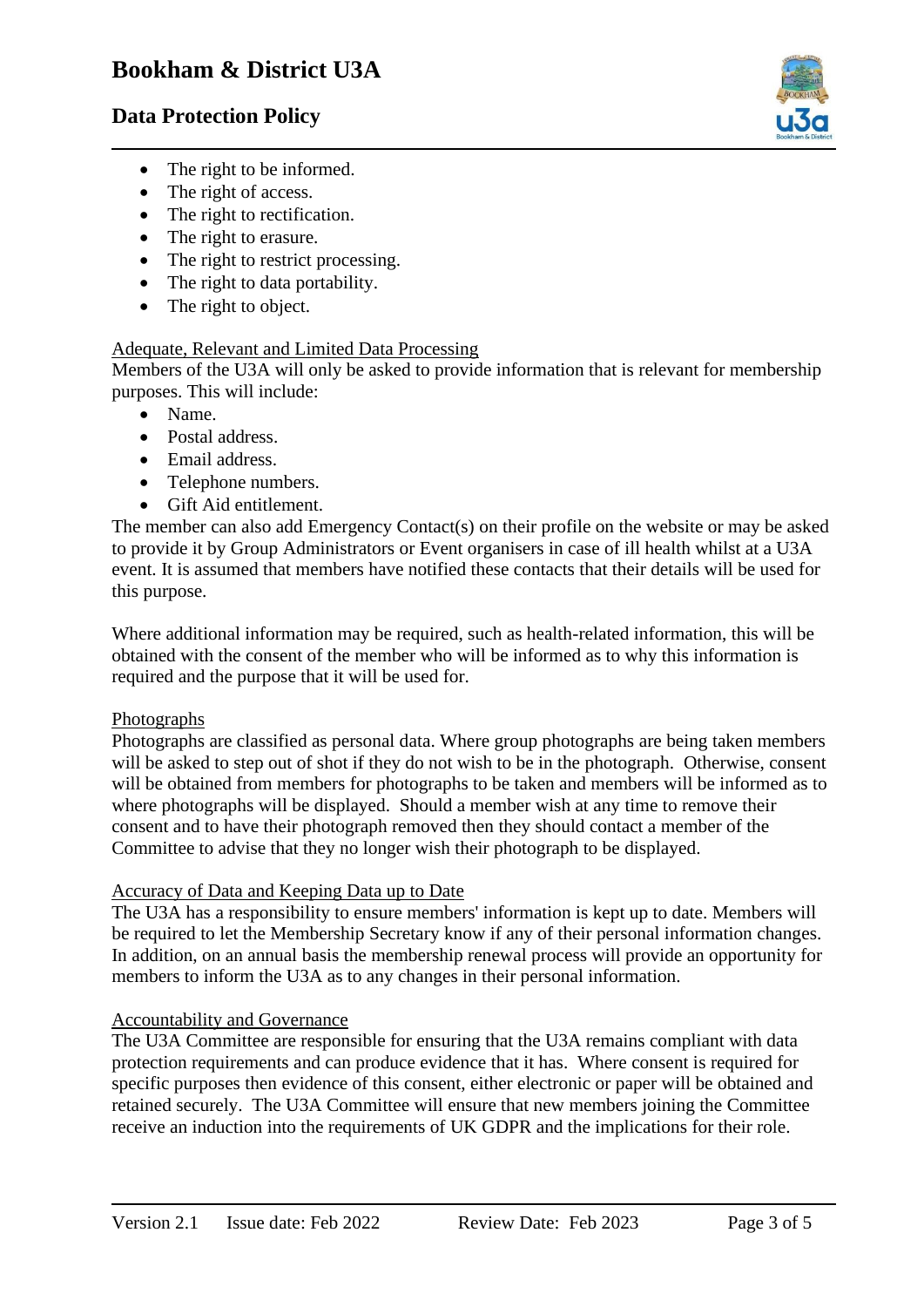# **Data Protection Policy**



The U3A will also ensure that Group Administrators are made aware of their responsibilities in relation to the data they hold and process. Committee members will stay up to date with guidance and practice within the U3A movement and will seek advice from the Third Age Trust National Office should any uncertainties arise.

The U3A Committee will review Data Protection requirements on an ongoing basis as well as reviewing who has access to data and how data is stored and deleted. When Committee members and Group Administrators relinquish their roles, they will be asked to either pass on data to those who need it and/or delete data.

#### Secure Processing

The Committee members of the U3A have a responsibility to ensure that data is both securely held and processed. This will include:

- Committee members using strong passwords.
- Committee members not sharing passwords.
- Restricting access of sharing member information to those on the Committee who need to communicate with members on a regular basis.
- Using password protection on laptops and PCs that contain or access personal information.
- Using password protection, a membership database or secure cloud systems when sharing data between committee members and/or Group Administrators.
- Paying for firewall security to be put onto Committee Members' laptops or other devices if necessary.

The U3A has contracted for services from the following 3rd party data processors:

- Reg123 email services
- Third Age Trust mailing services
- Simple Membership Website/Membership Database.

The Committee has scrutinised the Terms and Conditions of each supplier and judged that they are GDPR compliant.

#### Subject Access Request

U3A members are entitled to request access to the information that is held by the U3A. The request needs to be received in the form of a written request to the Membership Secretary of the U3A. On receipt of the request, it will be formally acknowledged and dealt with expediently (the legislation requires that information should generally be provided within one month) unless there are exceptional circumstances as to why the request cannot be granted.

The U3A will provide a written response detailing all information held on the member. A record shall be kept of the date of the request and the date of the response.

#### Data Breach Notification

Were a data breach to occur action will be taken to minimise the harm. This will include ensuring that all U3A Committee members are aware that a breach has taken place and how the breach occurred. The Committee shall then seek to rectify the cause of the breach as soon as possible to prevent any further breaches. The Chairman of the U3A will contact National Office